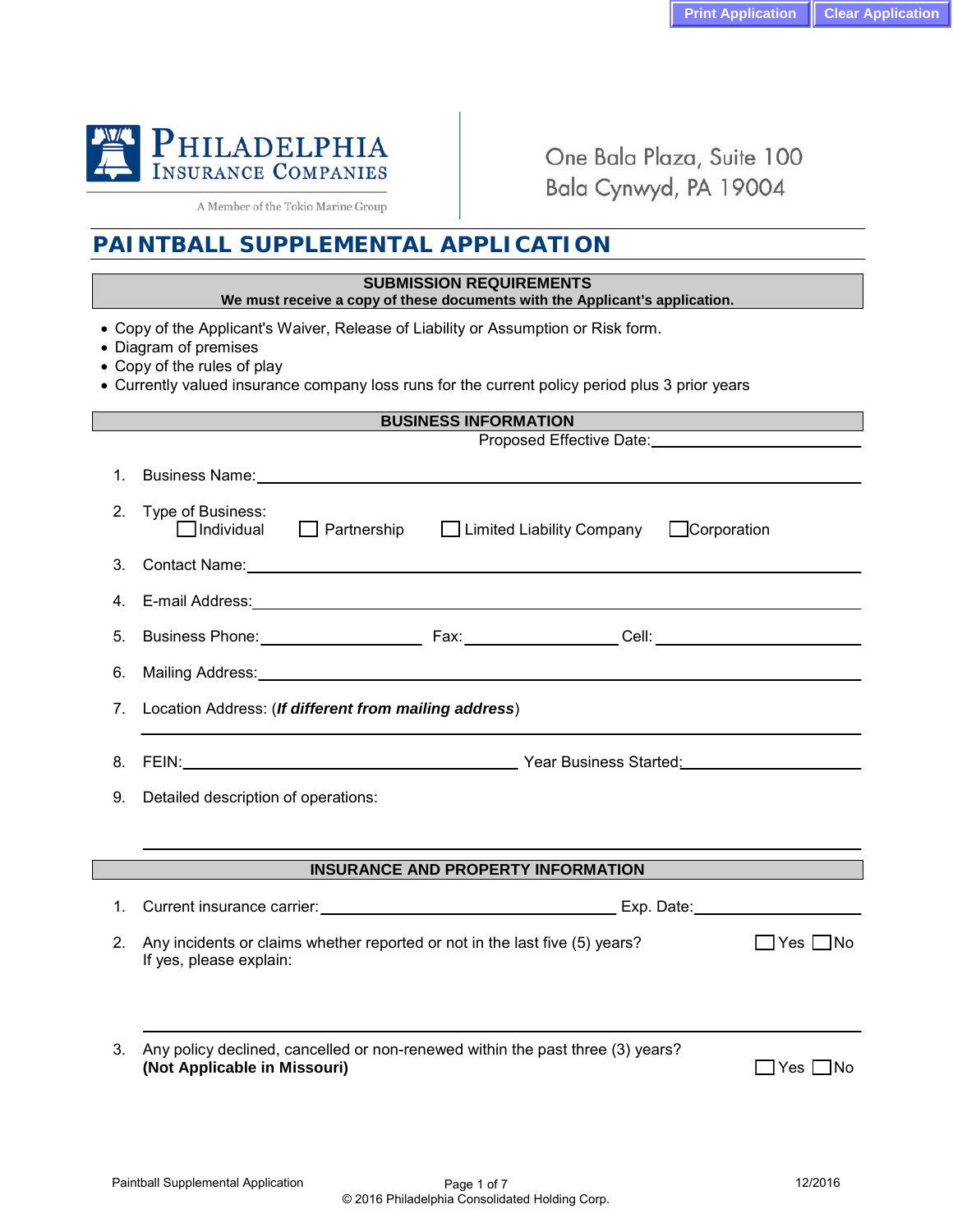| 5.  | Address of Lessor / Landlord: The contract of the contract of the contract of the contract of the contract of the contract of the contract of the contract of the contract of the contract of the contract of the contract of  |                                                                         |                                                                                                                    |                            |
|-----|--------------------------------------------------------------------------------------------------------------------------------------------------------------------------------------------------------------------------------|-------------------------------------------------------------------------|--------------------------------------------------------------------------------------------------------------------|----------------------------|
| 6.  | Address of other Additional Insured: Note that the state of the state of the state of the state of the state of the state of the state of the state of the state of the state of the state of the state of the state of the st |                                                                         |                                                                                                                    |                            |
| 7.  | <b>Operations</b><br><b>Paintball Games</b><br>(indoor and outdoor)<br>Retail Pro Shop Sales<br>(include offsite shops if applicable)<br><b>Equipment Rentals</b>                                                              | <b>Annual Gross Sales</b><br>\$<br>\$<br>$\overline{\mathcal{S}}$       | <b>Annual # of Participants</b><br>the contract of the contract of the contract of the contract of the contract of |                            |
|     | Food and Drink<br>Other(specify):<br><b>Grand Totals</b>                                                                                                                                                                       | $\overline{\mathcal{S}}$<br>$\overline{\$}$<br>$\overline{\mathcal{S}}$ |                                                                                                                    |                            |
|     |                                                                                                                                                                                                                                | <b>QUESTIONNAIRE</b>                                                    |                                                                                                                    |                            |
| 1.  | Does the Applicant provide:<br>$\Box$ Airsoft $\Box$ Archery Tag<br>□Laser Tag                                                                                                                                                 | $\Box$ Nerf                                                             | Paintball                                                                                                          |                            |
| 2.  | Is the facility: $\Box$ Indoor<br>$\Box$ Outdoor                                                                                                                                                                               | <b>Both</b><br>$\mathcal{L} \subset \mathcal{L}$                        |                                                                                                                    |                            |
| 3.  | Does the Applicant's facility comply with PHLY's Paintball Field Operator Safety<br>Guidelines shown at the end of this application?                                                                                           |                                                                         |                                                                                                                    | $\Box$ Yes $\Box$ No       |
| 4.  |                                                                                                                                                                                                                                |                                                                         |                                                                                                                    |                            |
| 5.  |                                                                                                                                                                                                                                |                                                                         |                                                                                                                    |                            |
| 6.  | Is the facility enclosed or fenced?                                                                                                                                                                                            |                                                                         |                                                                                                                    | $\square$ Yes $\square$ No |
| 7.  | Does the Applicant have any inflatable, fabric or air supported structures such as, but<br>not limited to, bubbles or domes?                                                                                                   |                                                                         | $\Box$ Yes $\Box$ No                                                                                               |                            |
| 8.  | Are waivers required for all participants? (Please attach a copy)                                                                                                                                                              |                                                                         |                                                                                                                    | $\Box$ Yes $\Box$ No       |
| 9.  | Are there rules of play and are they posted? (Please attach a copy)                                                                                                                                                            |                                                                         |                                                                                                                    | $\Box$ Yes $\Box$ No       |
| 10. | Are goggles and safety masks, including ear protection, required at all times on the<br>playing fields?                                                                                                                        |                                                                         |                                                                                                                    | $\Box$ Yes $\Box$ No       |
| 11. | Are safety signs posted in all playing areas?                                                                                                                                                                                  |                                                                         |                                                                                                                    | $\Box$ Yes $\Box$ No       |
| 12. | Describe all barriers and obstacles including their construction:<br>a.                                                                                                                                                        |                                                                         |                                                                                                                    |                            |
|     | Does the Applicant have any elevated structures?<br>b.<br>If yes:<br>What is the height?_<br>ı.                                                                                                                                |                                                                         |                                                                                                                    | ]No<br>Yes                 |
|     | Are there any ladders?<br>II.                                                                                                                                                                                                  |                                                                         |                                                                                                                    | Yes<br>]No                 |

4. Does the Applicant own or lease the Applicant's property?  $\Box$  Own  $\Box$  Lease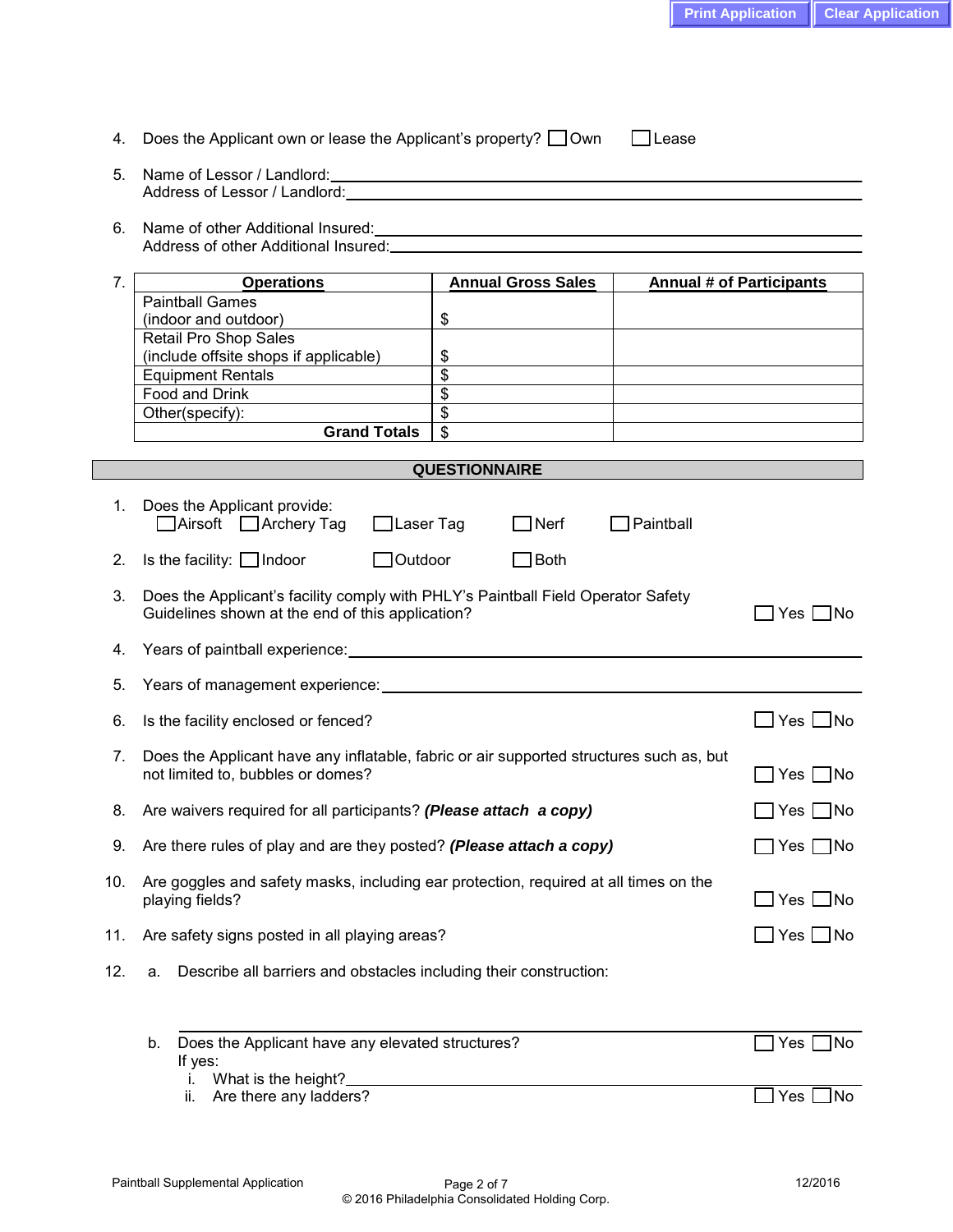|     | Are there any stairs or ramps?<br>iii.<br>If yes, are they built to code?<br>If yes, do they have walls to prevent participants from jumping down?                                                                                        | $\sqrt{\phantom{a}}$ No<br>Yes<br>No<br>Yes<br>Yes<br>$\Box$ No |
|-----|-------------------------------------------------------------------------------------------------------------------------------------------------------------------------------------------------------------------------------------------|-----------------------------------------------------------------|
| 13. | How many referees are on the field during play?<br>Players:<br>Referees:______ to<br>a. What is ratio of referees to players?                                                                                                             |                                                                 |
| 14. | Are employees trained in first aid?                                                                                                                                                                                                       | ] Yes □No                                                       |
| 15. | Are customer's equipment checked before use to make sure it meets minimum safety<br>requirements?                                                                                                                                         | Yes $\Box$ No                                                   |
| 16. | Does the Applicant allow players or any other trained personnel to fill tanks?                                                                                                                                                            |                                                                 |
| 17. | Does the Applicant allow the following:<br>First Strike Rounds □ Paintball Grenades □ Paintball Rocket Launchers                                                                                                                          | Simunitions                                                     |
| 18. | How often is the Applicant's equipment checked and velocity tested?                                                                                                                                                                       |                                                                 |
| 19. | Is there a required safety meeting before all games?                                                                                                                                                                                      | Yes  <br>_ No                                                   |
| 20. | Are barrel blocker devices required in all non-playing field areas?                                                                                                                                                                       | $\Box$ Yes $\Box$ No                                            |
| 21. | Is the paintball field in a wooded area?<br>а.<br>Is the paintball field near any staging area, street or parking?<br>b.<br>If yes, please describe:                                                                                      | $\Box$ No<br>]Yes [<br>]Yes ∏No                                 |
| 22. | Does the Applicant use netting for all spectator areas? If yes:<br>How many feet high is the netting?<br>а.                                                                                                                               | $\Box$ Yes $\Box$ No                                            |
|     | How many years old is the netting?<br>b.<br>If the Applicant has airsoft, does the Applicant keep players at least 60 feet away<br>c.<br>from the netting?                                                                                | $\Box$ Yes $\Box$ No                                            |
| 23. | Has the Applicant tested the netting within the last three months to comply with the<br>ASTM standard of stopping paintballs when shot from 15 feet back into net, 10 shots<br>at 300 feet per second within a 4" circle?<br>Did it pass? | Yes <sub>l</sub><br><b>I</b> No<br>$\Box$ Yes $\Box$ No         |
| 24. | Does the Applicant have boundary tape to keep spectators a minimum of 5" back<br>from netting?                                                                                                                                            | $\Box$ Yes $\Box$ No                                            |
| 25. | Are there any special events or tournaments held on the Applicant's premises that the<br>Applicant runs?                                                                                                                                  | $\Box$ Yes $\Box$ No                                            |
| 26. | Are there any special events or tournaments held on the Applicant's premises that are<br>run by others?                                                                                                                                   | $\Box$ Yes $\Box$ No                                            |
| 27. | Are Certificates of Insurance obtained from those independent entities naming the<br>Applicant as additional insured?                                                                                                                     | $\Box$ Yes $\Box$ No                                            |
| 28. | Is there any overnight camping?                                                                                                                                                                                                           | $\Box$ Yes $\Box$ No                                            |
| 29. | Are there any night games?                                                                                                                                                                                                                | $\Box$ Yes $\Box$ No                                            |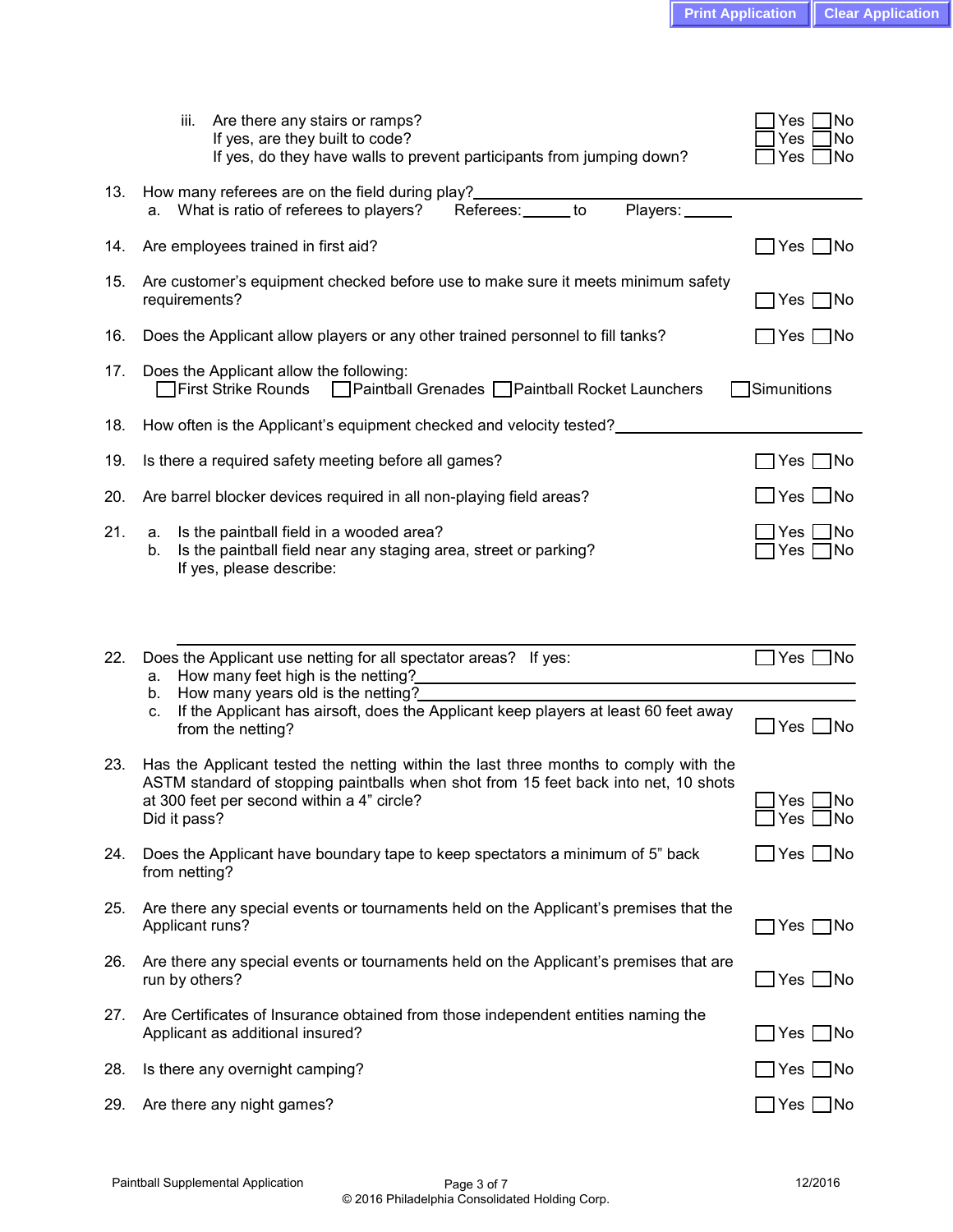| 30. Are there any hayrides, zombie paintball or haunted attractions? | $\Box$ Yes $\Box$ No |
|----------------------------------------------------------------------|----------------------|
| If yes, please describe:                                             |                      |

31. Are there other events or activities other than those listed above?  $\Box$  Yes  $\Box$  Yes  $\Box$  No If yes, please list activities:

## **PAINTBALL FIELD OPERATOR SAFETY GUIDELINES**

### 1. **Field Operations**

Strict control must be exercised over all areas including:<br>a. Field Entrance because c. Parking areas

- 
- a. Field Entrance **c. Parking areas** e. Playing Fields<br>b. Sales and Services b. Spectator areas f. Staging Areas d. Spectator areas f. Staging Areas
	-

## 2. **Personnel**

All field staff must be fully and properly trained. Referees and fill station attendants must be sixteen (16) years of age or older.

### 3. **Emergency Procedures**

All field staff must be t rained to properly respond in the event of an ac cident or emergency and instructed to respond immediately. Field Staff must know the exact location of the field telephone, readily accessible first aid kit and incident report forms. Management must fill out and return an incident form immediately following all injuries.

## 4. **Field Orientation**

Prior to the first game, each player must undergo a formal orientation session including:

- a. Detailed explanation of the player safety rules clearly specifying those rules which result in player ejection.
- b. Game rules
- c. The geographical diagram of the field
- d. Emergency procedures
- e. Referees are assigned to each group at this time.

## 5. **Barrel Blocking Device Regulation**

The mandatory use of industry-approved barrel blocking devices (BBD) must be strictly enforced at all times in all non-playing areas of the field. Barrel plugs are no longer considered adequate protection due to differing barrel sizes and increased rates of fire. Operations must remain fully stocked to provide BBD's for all rental equipment and a lso for customers to buy if necessary. ( Towels, socks, or stick squeegees are not considered BBD's).

## 6. **Safety goggles**

Mandatory goggle enforcement is required in all areas where "goggles on" signs are posted. I ndustry-approved full-face mask goggle systems must meet or exceed ASTM Guidelines which require:

a. Full enclosure of the eye cavity using 06 Lexan lenses secured within frames and to the head with a headband.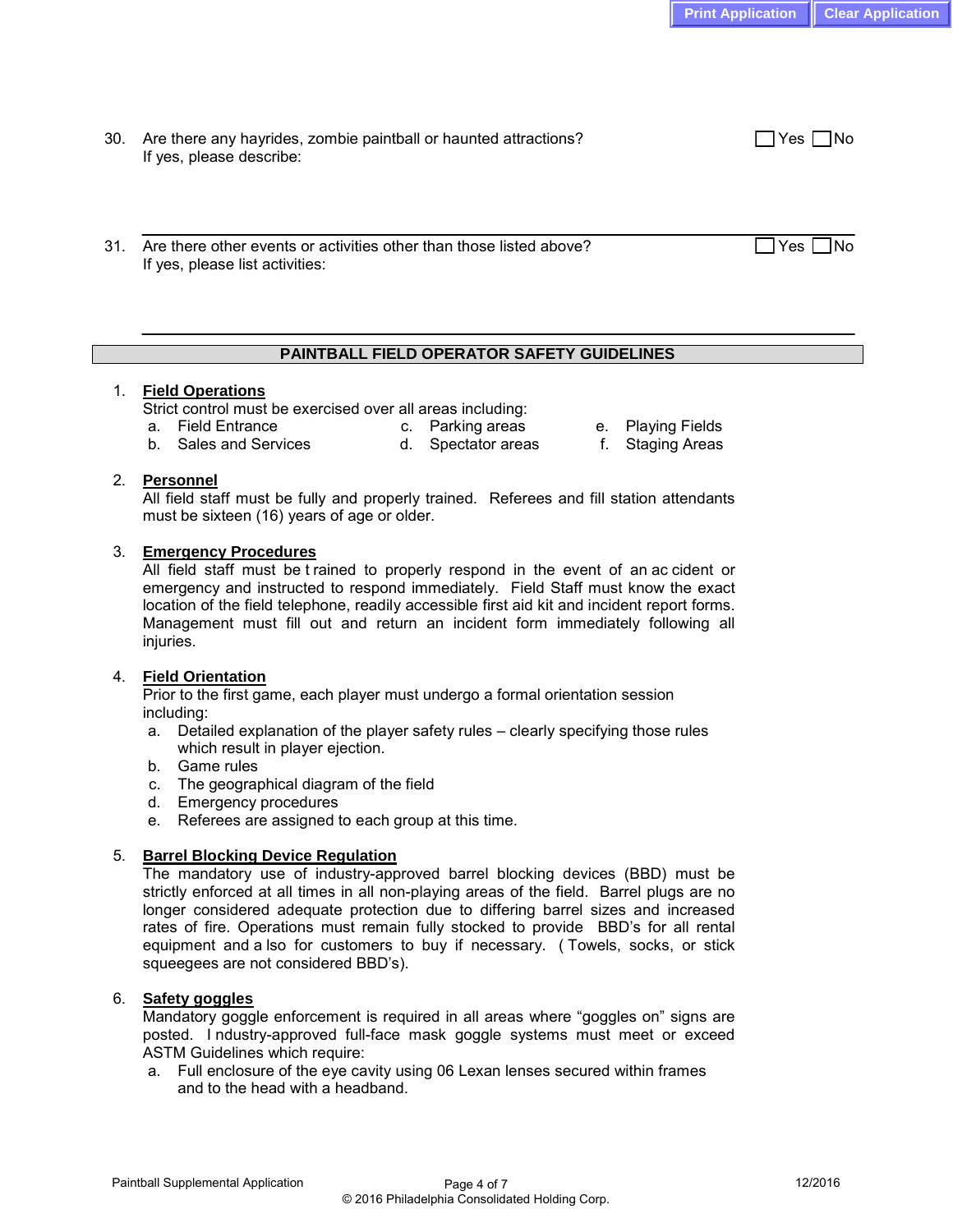- b. The face and ear protector components must be attached securely to the goggle frame to present full coverage (no gaps) to the bottom of the chin, along the jawbone, temples and ears.
- c. Modifications are prohibited.
- d. Wash, disinfect, and inspect goggles regularly.

### 7. **Trigger Guards**

Trigger guards are mandatory on all paintball markers used by participants at the Applicant's facility. The trigger guard must be rigid, wider than the trigger area, and enclose the trigger area.

### 8. **Safety Netting**

Netting (12" required, 20" recommended) must be installed around all play areas and must be m aintained and checked regularly. Approved netting and / or 300 feet of open space must surround all areas of play. Carrier requires each operator to test the netting per ASTM Guidelines.

- **●** Stand 15' from netting and shoot 10 shots at a 4" circle at 300 fps. No part of the paintball shell may pass through larger than 3 by 5 mm rectangle.
- Bunkers must be a minimum of 20' from the netting and spectators must be kept 5' away from the netting at all times.

### 9. **Chronographing Procedures**

Maintain at least one (1) chronograph (preferably two) with a back-up battery at the field at all times. All paintball markers must be chronographed before players enter the field and before each new set of games. A chronograph referee must be available at all times to strictly enforce velocity guidelines. Velocities must be adjusted so that three (3) consecutive shots through the chronograph do not exceed: Paintball

- 300 (FPS) outdoor games
	- $\bullet$  250 275 (FPS) indoor games
- Airsoft: 400 (FPS) outdoor games (20BBs)
	- 300 (FPS) indoor games and close quarter (20BBs)
	- 350 (FPS) outdoor games (25BBs)
	- 300 (FPS) indoor and close quarter (25BBs)

Snipers maximum velocity: 500 FPS and no shots closer than 100 feet to opponent. Sniper weapons **must not** have the ability to fire FULL AUTO. **Underwriting approval is required for Sniper velocities that exceed 400 FPS**

#### 10. **Field Maintenance**

Boundaries of all outdoor playing fields must be clearly and continuously marked with rope, tape or other highly visible material. The field must be inspected frequently for natural or man-made hazards. Paintball markers must be cleaned and inspected weekly. A designated staff member must inspect the chronograph, first aid kit, mobile telephone, scale, fill station, CO2 cylinders, and all field equipment (including safety signs) daily.

#### 11. **Player Safety Rules**

Each player / participant must read the player safety rules prior to signing the waiver of liability. The player safety rules must be posted at the field entrance and counter / sales office. Mandatory ejection (without warning!) of any player that knowingly violates the required safety rules is required – especially mask violation!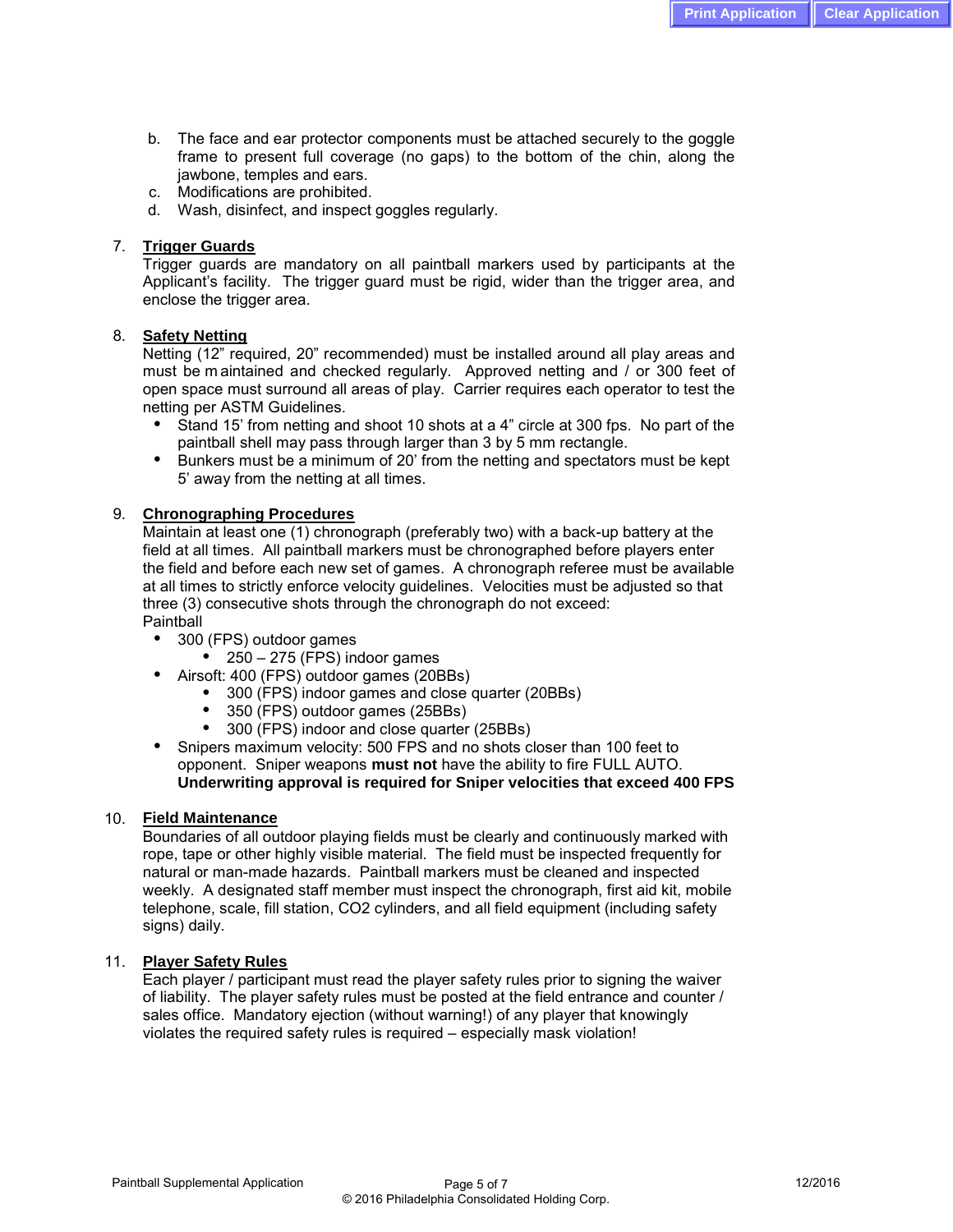#### 12. **Paintball Markers**

Automatic markers that are in a mode of self-loading and s hooting at a r ate faster than one round per manual activation of the trigger's cycle are allowed by UNDERWRITER APPROVAL ONLY. An additional premium may apply for coverage for activities involving ramping / multiple round burst modes. A semi-automatic marker does qualify for the program without approval if it is gravity fed or tractor fed at a rate of no more than fifteen (15) balls per second. In addition, off-premise marker rental is prohibited in this program.

#### 13. **Safety Signs**

- "Goggles on" signs must be posted at every entrance to active play areas.
- "Barrel Blocking Device" signs must be posted at every exit of active play areas.
- "Caution! Paintball Game Area" signs must be posted at any location where the operators / field manager might expect unauthorized direct access to the active playing field.

#### 14. **Filling Stations**

Only trained personnel are allowed to perform tank fills. Allowing players to fill their own tanks is prohibited. O nly exception might be employed-supervised multi-fill air stations where tanks have already been checked that day. CO2 cylinders must be chained in an upright position. An on-site scale is required to prevent over-fill.